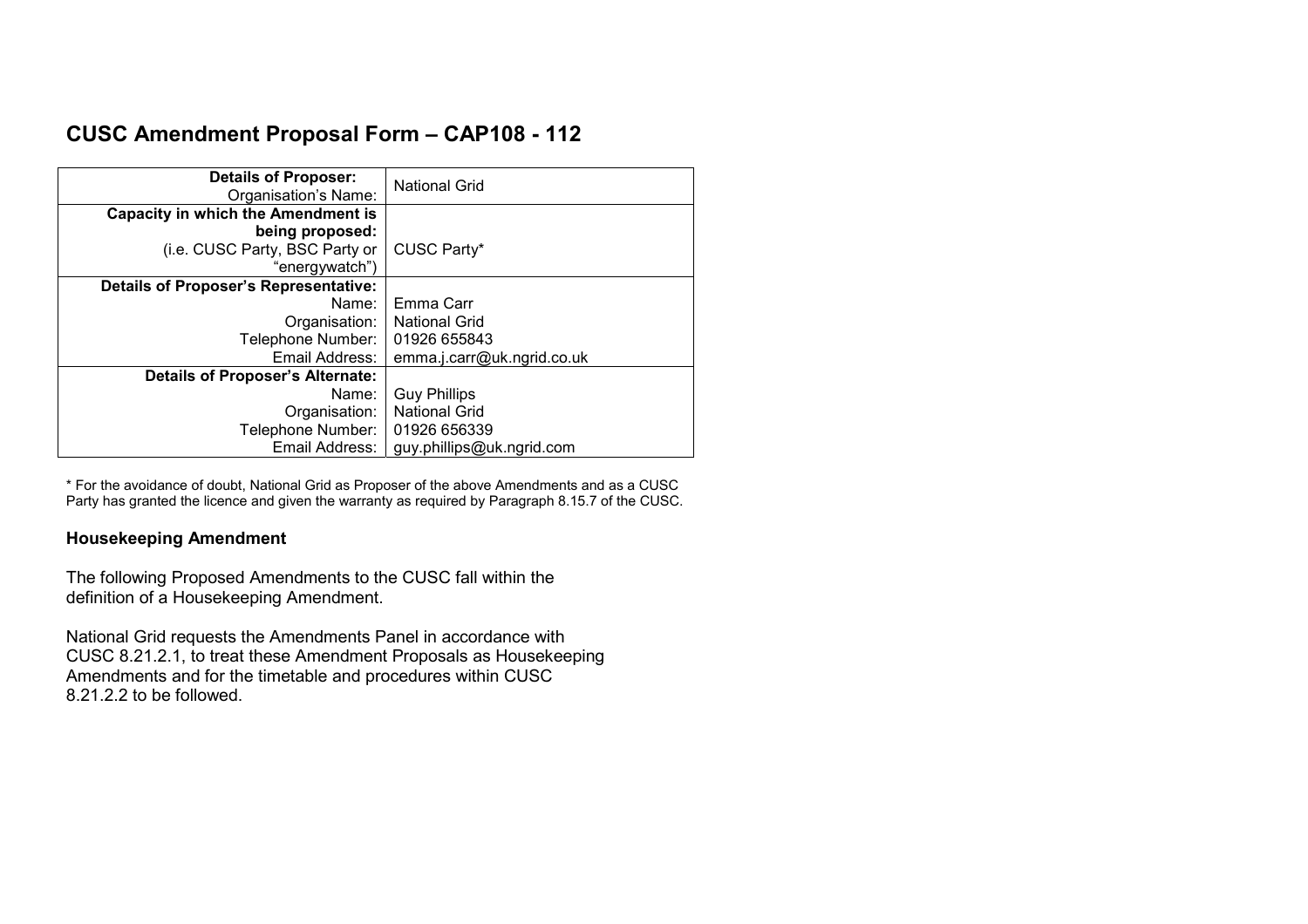| <b>CAP Ref</b><br><b>No</b> | <b>Title of</b><br><b>Amendment</b><br>Proposal                                                       | <b>Description of</b><br>Proposed<br><b>Amendment</b>                                                                          | <b>Description of</b><br><b>Issue or Defect</b><br>that Proposed<br><b>Amendment</b><br>seeks to<br><b>Address</b>                                                                | Impact on the CUSC                                                                                                                                                                                                                                                                                                                                                                                                                                                                                                                                                                                                                                                                                                                                                 | Impact on<br>Core<br><b>Industry</b><br><b>Documents</b> | Impact on<br><b>Computer</b><br><b>Systems</b><br>and<br><b>Processes</b><br>used by<br><b>CUSC</b><br><b>Parties</b> | Details of<br>any Related<br>mods to<br>Other<br><b>Industry</b><br><b>Codes</b> | <b>Justification for Proposed</b><br>Amendment with Reference to the<br><b>Applicable CUSC Objectives</b>                                                                          |
|-----------------------------|-------------------------------------------------------------------------------------------------------|--------------------------------------------------------------------------------------------------------------------------------|-----------------------------------------------------------------------------------------------------------------------------------------------------------------------------------|--------------------------------------------------------------------------------------------------------------------------------------------------------------------------------------------------------------------------------------------------------------------------------------------------------------------------------------------------------------------------------------------------------------------------------------------------------------------------------------------------------------------------------------------------------------------------------------------------------------------------------------------------------------------------------------------------------------------------------------------------------------------|----------------------------------------------------------|-----------------------------------------------------------------------------------------------------------------------|----------------------------------------------------------------------------------|------------------------------------------------------------------------------------------------------------------------------------------------------------------------------------|
| <b>CAP108</b>               | <b>CUSC</b><br>Definition<br>Actual<br>Amount<br>and<br>Notional<br>Amount<br>reference<br>correction | The reference to<br>section 3 within<br>the CUSC<br><b>Definition Actual</b><br>Amount and<br>Notional Amount<br>is incorrect. | <b>CAP108</b><br>proposes to<br>amend the<br>incorrect<br>reference from<br>3.12 to 3.13 with<br>the CUSC<br><b>Definitions</b><br><b>Actual Amount</b><br>and Notional<br>Amount | Changes to Section 11.3 -<br><b>Definitions</b><br>"Actual Amount" as defined in<br>Paragraph 3.12-3;<br>"Notional Amount" as defined in<br>Paragraph 3.12-3;                                                                                                                                                                                                                                                                                                                                                                                                                                                                                                                                                                                                      | None                                                     | None                                                                                                                  | None                                                                             | The proposed amendment will aid<br>efficiency in the implementation<br>and discharge of licence<br>objectives by accurately referring<br>to the correct Clause within the<br>CUSC. |
| <b>CAP109</b>               | <b>CUSC</b><br>Definition<br>Qualified<br>Company<br>or<br>Qualifying<br>Company                      | Correction of a<br>spelling error<br>within the<br>Definition of<br>Qualified<br>Company or<br>Qualifying<br>Company           | <b>CAP109</b><br>proposes to<br>correct a<br>spelling error<br>with Definition<br>Qualified<br>Company or<br>Qualifying<br>Company                                                | Changes to Section 11.3 - Definitions<br>"Qualified Company" or<br>"Qualifying Company"<br>a company which is a public<br>Company or a private company within<br>the meaning of section 1(3) of the<br>Companies Act 1985 and which is<br>either a shareholder of the User or<br>any holding company of such<br>shareholder (the expression holding<br>company having the meaning<br>assigned thereto by section 736,<br>Companies Act 1985 as<br>supplemented by section 144(3),<br>Companies Act 1989) and which has<br>throughout the validity period of the<br>Performance Bond it gives in favour<br>of NGC, a rating of at least A- in<br>Standard and Poor's long term debt<br>rating or A3 in Moody's long term debt<br>rating or such lesser rating which | None                                                     | None                                                                                                                  | None                                                                             | The proposed amendment will aid<br>efficiency in the implementation<br>and discharge of licence<br>objectives by correcting a spelling<br>error within the CUSC.                   |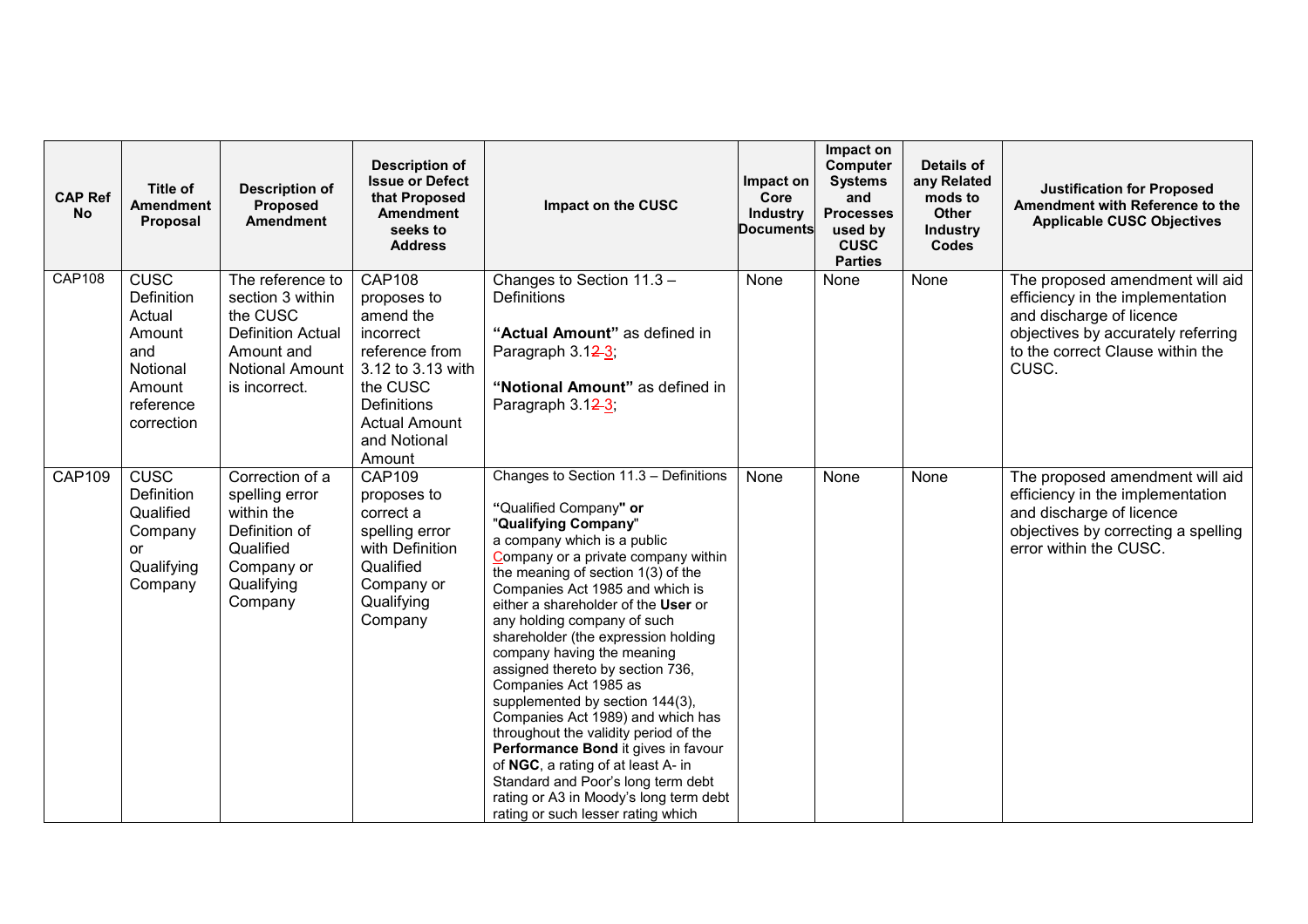|               |                                                                                            |                                                                                        |                                                                                                                                                                 | NGC may in its absolute discretion<br>allow by prior written notice given<br>pursuant to a resolution of its board of<br>directors for such period and on such<br>terms as such resolution may specify<br>provided that such company is not<br>during such validity period put on any<br>credit watch or any similar credit<br>surveillance procedure which gives<br>NGC reasonable cause to doubt that<br>such company may not be able to<br>maintain the aforesaid rating<br>throughout the validity period of the<br>Performance Bond and no other<br>event has occurred which gives NGC<br>reasonable cause to have such doubt;                                                                                                                                                                                                                                                 |      |      |      |                                                                                                                                                                                       |
|---------------|--------------------------------------------------------------------------------------------|----------------------------------------------------------------------------------------|-----------------------------------------------------------------------------------------------------------------------------------------------------------------|-------------------------------------------------------------------------------------------------------------------------------------------------------------------------------------------------------------------------------------------------------------------------------------------------------------------------------------------------------------------------------------------------------------------------------------------------------------------------------------------------------------------------------------------------------------------------------------------------------------------------------------------------------------------------------------------------------------------------------------------------------------------------------------------------------------------------------------------------------------------------------------|------|------|------|---------------------------------------------------------------------------------------------------------------------------------------------------------------------------------------|
| <b>CAP110</b> | <b>CUSC</b><br>Section<br>$4.3.2.20 -$<br>Reference<br>to HM<br>Customs<br>and<br>Exercise | <b>HM Customs</b><br>and Excise has<br>change its name<br>to HM Revenue<br>and Customs | <b>CAP110</b><br>proposes to<br>amend Section<br>4.3.2.20 to<br>reflect the<br>change of<br>name of HM<br>Customs and<br>Excise to HM<br>Revenue and<br>Customs | Changes To Section 4.3.2.20<br>4.3.2.20 For the purpose of the<br>regulations of HM Revenue and<br>Customs and Exercise as regards<br>self-billing of Balancing Services<br>and the submission of Value Added<br>Tax invoices, the User hereby<br>consents to the operation of a self-<br>billing system by NGC with regard to<br>the payment for Balancing Services<br>to be provided pursuant to the CUSC<br>and the relevant Balancing Services<br>Agreement and will at all times<br>throughout the term of the relevant<br><b>Balancing Services Agreement</b><br>maintain such consent. The User<br>hereby undertakes, as between NGC<br>and that User, to do (at NGC's cost)<br>all acts and things reasonably<br>necessary to enable NGC to comply<br>with the regulations of HM Revenue<br>and Customs and Excise as regards<br>the self-billing of Balancing<br>Services. | None | None | None | The proposed amendment will aid<br>efficiency in the implementation<br>and discharge of licence<br>objectives by correcting<br>referencing HM Revenue and<br>Customs within the CUSC. |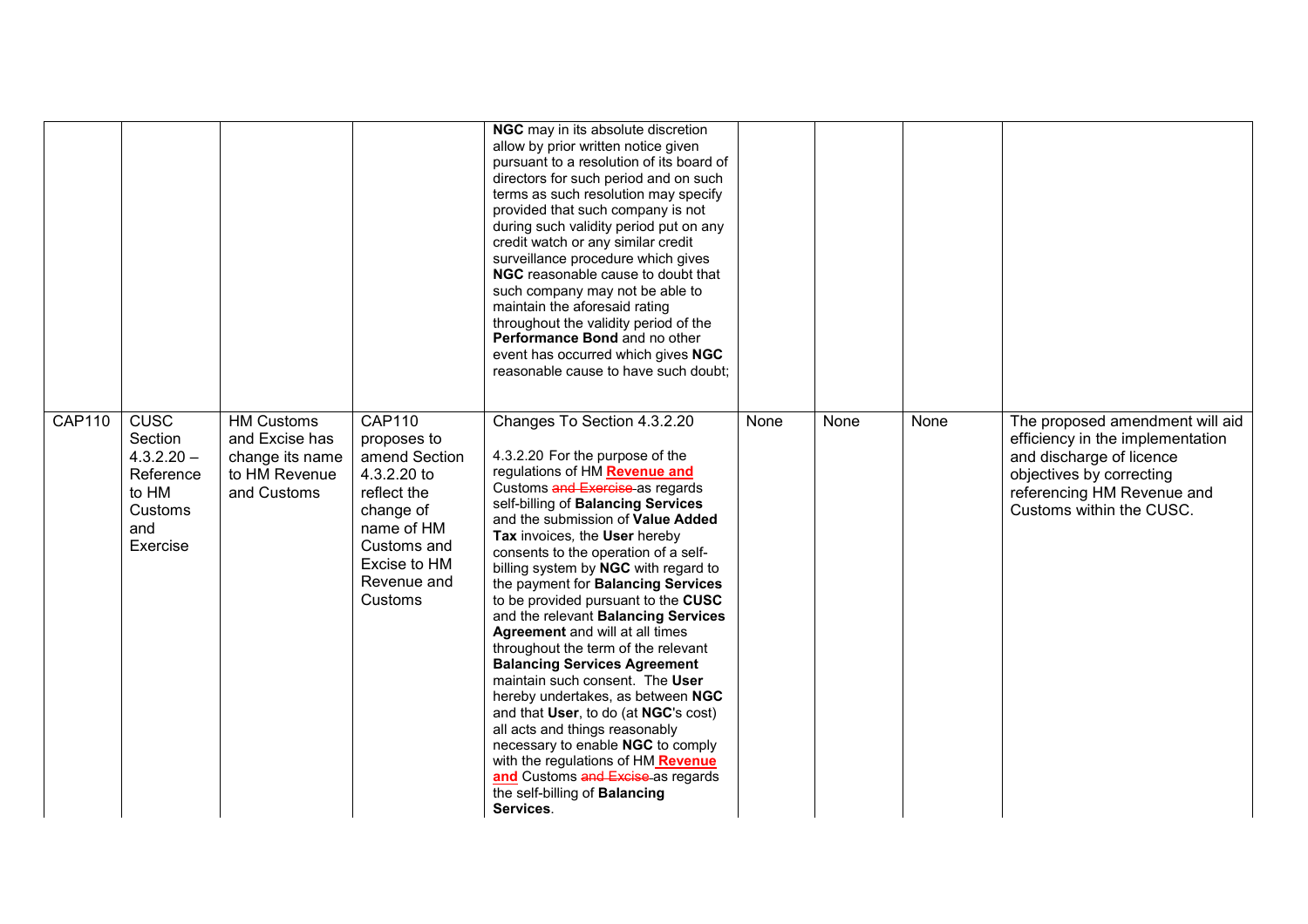| <b>CAP111</b> | <b>CUSC</b><br>$Exhibits -$<br>Contact<br>update for<br>the return<br>οf<br>Application<br>Forms        | A number of<br><b>Exhibits</b><br>reference the<br><b>CUSC Panel</b><br>Secretary, as<br>the contact for<br>the return of<br>certain<br>Application<br>Forms, the<br>actual contact is<br>the Customer<br>Agreements<br>Manager | <b>CAP111</b><br>proposes to<br>amend CUSC<br><b>Exhibit B</b><br>paragraph 14,<br><b>Exhibit D</b><br>paragraph 15,<br><b>Exhibit F</b><br>paragraph 9,<br>Exhibit I<br>paragraph 15<br>and Exhibit Q<br>paragraph 13 to<br>reflect the<br>correct contact<br>details for<br>Application | See Annex 1 for Legal Text<br>Amendments to all 5 CUSC<br><b>Exhibits</b>                                                                                                            | None | None | None | The proposed amendment will aid<br>efficiency in the implementation<br>and discharge of licence<br>objectives by accurately<br>referencing the correct person for<br>Application Forms within the<br>CUSC. |
|---------------|---------------------------------------------------------------------------------------------------------|---------------------------------------------------------------------------------------------------------------------------------------------------------------------------------------------------------------------------------|-------------------------------------------------------------------------------------------------------------------------------------------------------------------------------------------------------------------------------------------------------------------------------------------|--------------------------------------------------------------------------------------------------------------------------------------------------------------------------------------|------|------|------|------------------------------------------------------------------------------------------------------------------------------------------------------------------------------------------------------------|
| <b>CAP112</b> | <b>CUSC</b><br><b>Definition</b><br>Housekeepi<br>ng<br>Amendmen<br>t Report<br>reference<br>correction | The reference in<br>Section 11.3<br>Definition<br>Housekeeping<br>Amendment<br>Report is<br>incorrect.                                                                                                                          | Forms<br><b>CAP112</b><br>proposes to<br>amend the<br>incorrect<br>reference from<br>8.22.21 to<br>8.21.2 .2 CUSC<br>Definition<br>Housekeeping<br>Amendment<br>Report                                                                                                                    | Changes to Section 11.3 -<br>Definitions<br>"Housekeeping Amendment<br>Report"<br>the report submitted by NGC to the<br>Authority in accordance with<br>Paragraph 8.21.2.222.2.1(b); | None | None | None | The proposed amendment will aid<br>efficiency in the implementation<br>and discharge of licence<br>objectives by accurately referring<br>to the correct Clause within the<br>CUSC.                         |